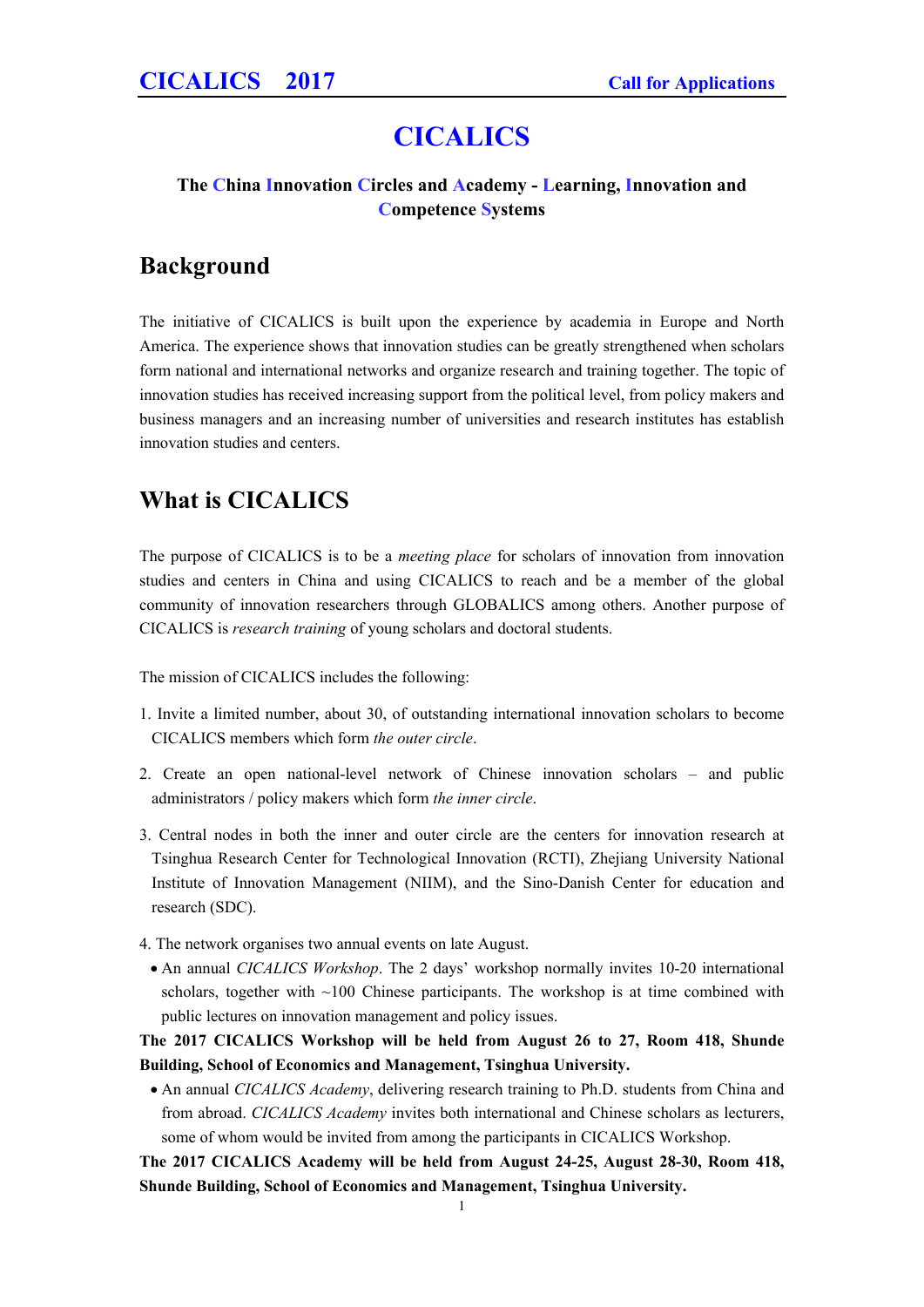# **(1) CICALICS Workshop 2017**

## **Innovation Studies in the New Era**

**August 26-27, 2017**

## **Venue: Room 418, Shunde Building,**

## **School of Economics and Management,**

## **Tsinghua University, Beijing, China**

The CICALICS (China's Innovation Circles and Academy – a Network on Learning, Innovation and Competence Building Systems) Workshop (and also Academy) 2017 is sponsored by The Research Center for Technological Innovation (RCTI), Tsinghua University, one of Key Research Centers in Humanities and Social Sciences accredited by the Ministry of Education of China.

## **Any Innovation Studies in the New Era Papers Are Welcome.**

Selection of the CICALICS Workshop Five Papers will be submitted to *Asia Journal of Technology Innovation* (SSCI indexed) Special Issue, co-edited by Kong-rae Lee (DGIST) and Jang Hyun Kim (SKKU), Jin Chen (Tsinghua) and Jizhen Li (Tsinghua), and will be published on 2018.

CICALICS workshop also welcome papers for possible publication in the *International Journal of Innovation Studies* [\(http://www.journaliji.org/index.php/iji](http://www.journaliji.org/index.php/iji)).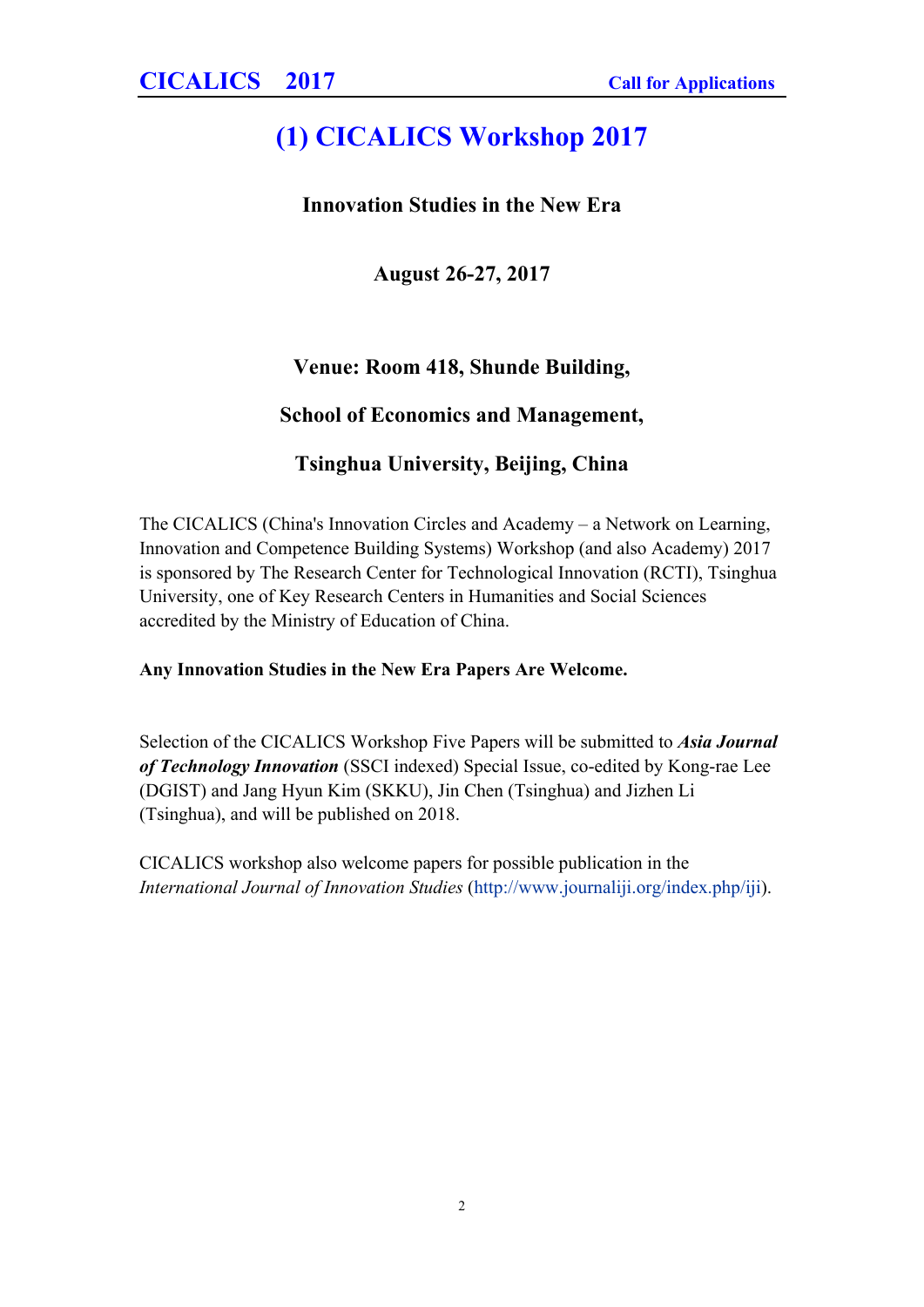# **(2)CICALICS Academy 2017**

**August 26-27, 2017**

**Venue: Room 418, Shunde Building,**

**School of Economics and Management,**

**Tsinghua University, Beijing, China**

#### **OBJECTIVE**:

.

As an important part of China's Innovation Circles and Academy – a Network on Learning, Innovation and Competence Building Systems, CICALICS ACADEMY aims to provide the most advanced platform for Ph. D students and young researchers to communicate and study from famous innovation scholars, and to promote the exchange and cooperation among the network.

The CICALICS (the China Innovation Circles and Academy - Learning, Innovation and Competence Systems) Academy 2017 is sponsored by The Research Center for Technological Innovation (RCTI), Tsinghua University, one of Key Research Centers in Humanities and Social Sciences accredited by the Ministry of Education of China.

The goal of CICALICS Academy is to provide research training for best doctoral students (and also some young faculties) from China and abroad working on Innovation and Competence Building Systems in the context of China and other developing economies. The CICALICS Academy 2017 will invite leading international scholars to deliver lectures both on frontier research and on methodological issues in the field of innovation studies. It aims to become a forum at which doctoral students can discuss their thesis work and establish international links with senior and junior scholars.

The Academy will be held from 24 to 25, 28-30 August 2017 in Tsinghua University, Beijing. During the weekends (August 30 and 31), all participants are invited to attend the CICALICS Workshop 2017 on "Innovation Studies in the New Era". The best works by the Academy participants will be selected and invited to present in the workshop.

Among the international scholars that lectured in CICALICS Academy during the past several years were Bengt-Åke Lundvall (Aalborg University), Keun Lee (Seoul National University), and Shulin GU (China Academy of Science). For CICALICS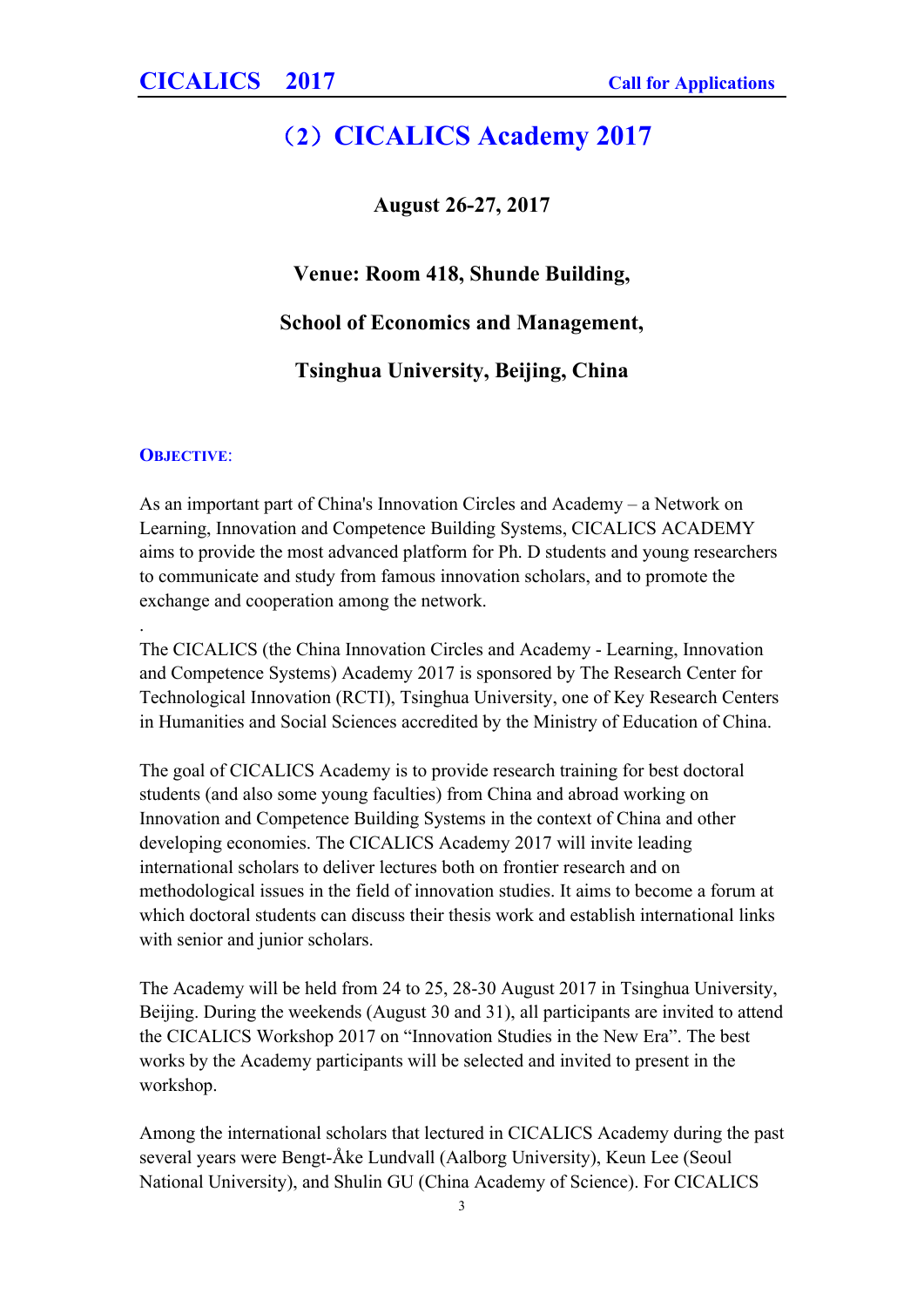## **CICALICS 2017 Call for Applications**

Academy and Workshop 2017, we have John Ulhoi (Aarhus University), Wesley Sine (Cornell University), Jorge Niosi (Universite du Quebec a Montreal), Anthony Arundel(UNU-MERIT), Jiatao (J.T.) LI (HKUST), as the panel of international scholars.

#### **ACADEMIC ACTIVITIES:**

Academic activities include

- (1) Lecture series delivered by well-known international and Chinese scholars. Each lecture is followed by open discussions. Focus of lectures will be on new advances in innovation studies, competence building systems and research methodology;
- (2) Presentations by participating young scholars of their own research work, followed by comments from both senior and junior scholars.

### **WHO SHOULD APPLY**:

Doctoral students working on innovation-related topics in the new era are highly encouraged to apply for admission to this Academy. First priority will be given to those students who are at dissertation stage and have developed a research question.

It is expected that the admitted students present an original paper/chapter related to their dissertation work or ongoing research in the field of innovation studies, innovation systems and economic development. This may include research objectives, analytical framework and method, source of data, as well as potential or achieved results.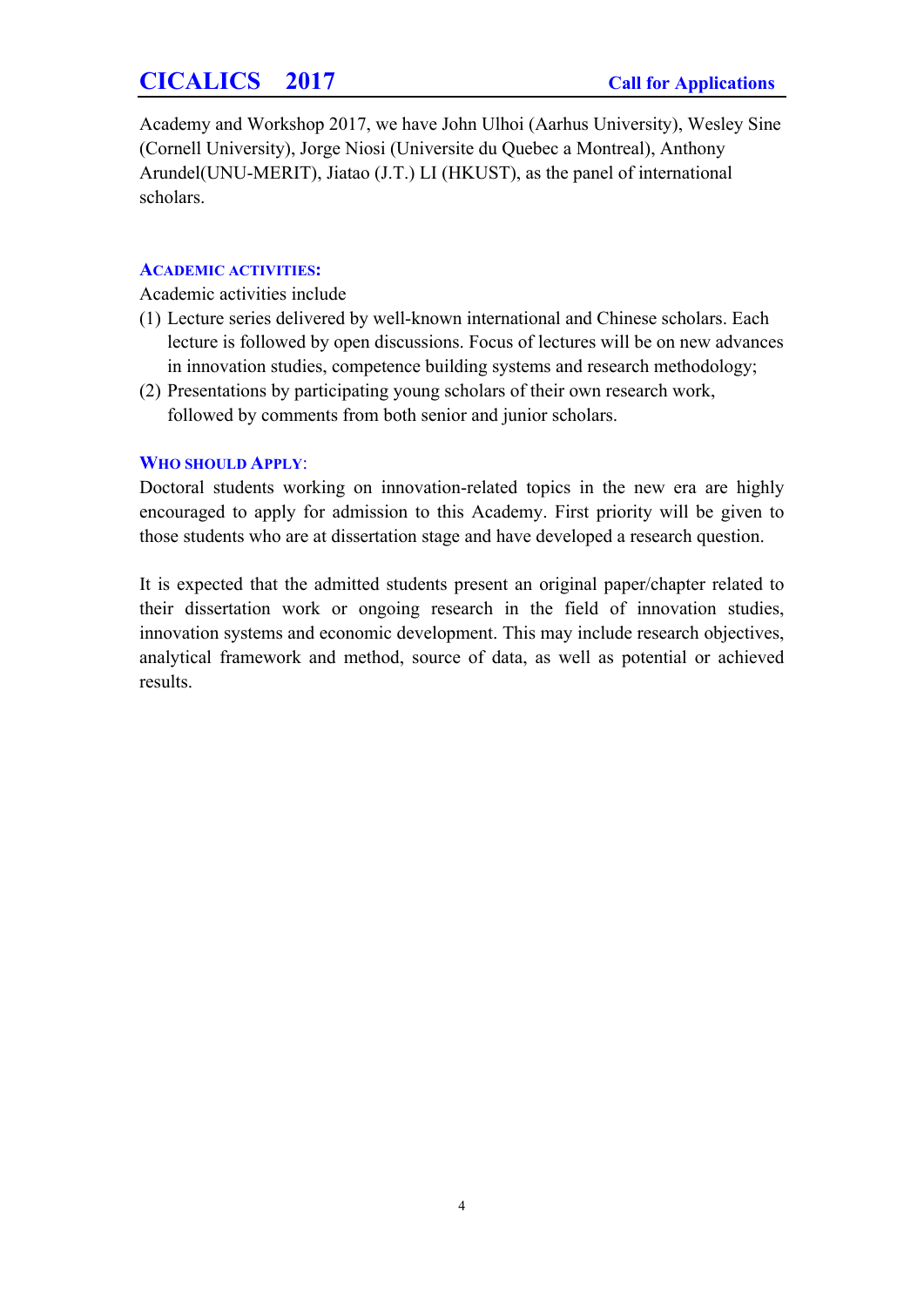# **How to Apply for CICALICS Workshop & Academy**

Perspective applicants should send:

- (1) one page of description of paper/dissertation topic or research questions, for **Workshop**;
- (2) a finished paper or a dissertation chapter (about 15-20 pages in length) with an abstract of no more than 500 English words for **Academy**.

to **Dr. Fei Yu ( [yufei@sem.tsinghua.edu.cn](mailto:yufei@sem.tsinghua.edu.cn) ),** not later than **24 July 2017**, the early the better.

### **Submission and acceptance**

The paper or dissertation chapter is what you will present in the Academy. Senior lecturers who will teach research methodology may take them as input in organizing their lectures.

#### **FEES:**

- (1) No application or admission fee for the CICALICS Academy and Workshop.
- (2) Participants should in principle pay travel cost and local accommodations by themselves. Campus hotel will be available for CICALICS Academy students. The total cost for local accommodations is around 200 RMB Yuan or \$30 per day. But CICALICS Academy students need to tell us if you want to live inside the campus before **24 July 2017**.

#### **SELECTION AND ADMISSION**:

Admission decision is based on research excellence. Totally  $\sim$ 30 doctoral students will be selected. Admission notice will be sent out not later than 31 July, 2017.

Any special questions, please email to Dr. Jizhen Li ( [lijizhen@gmail.com](mailto:lijizhen@gmail.com) )